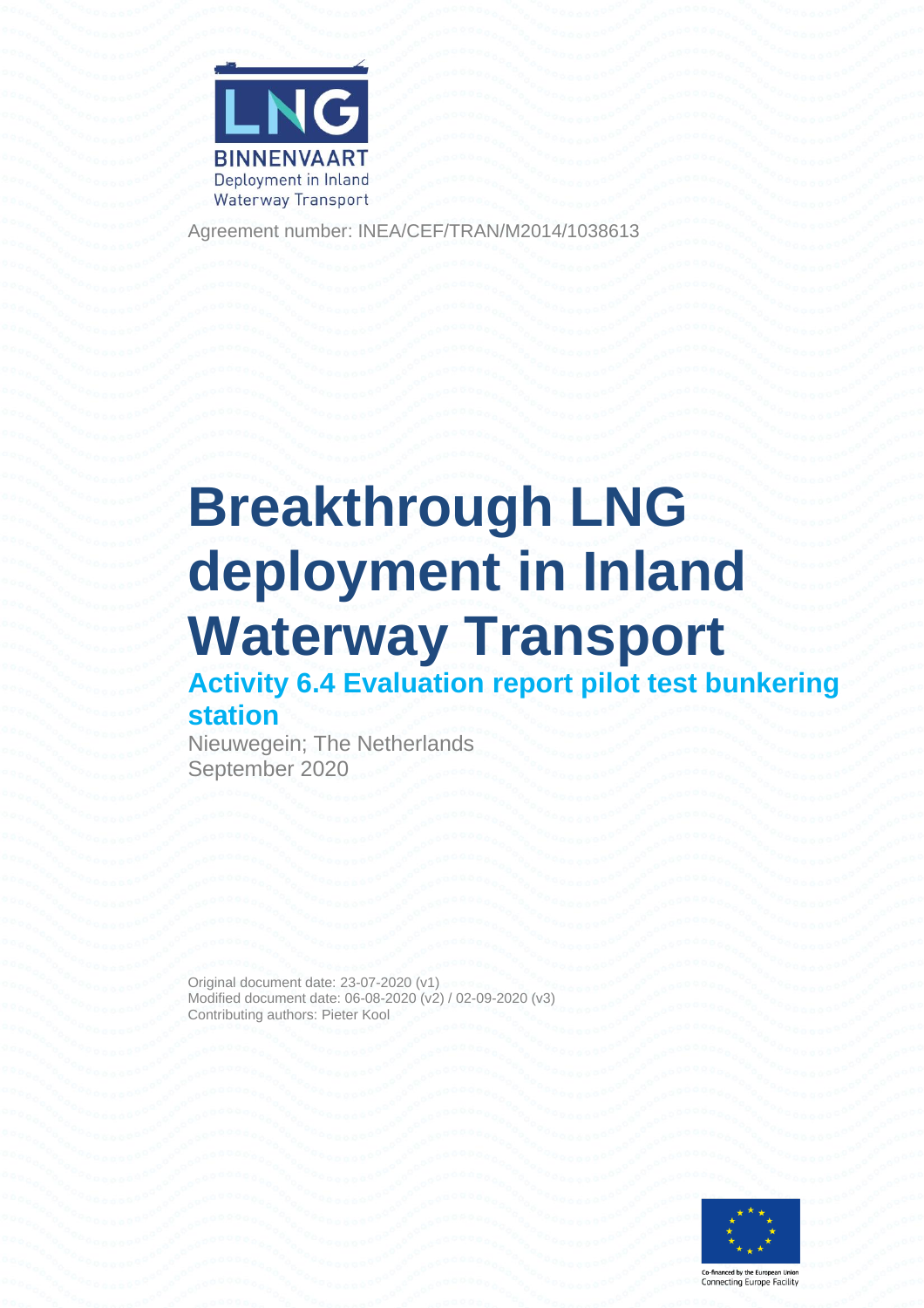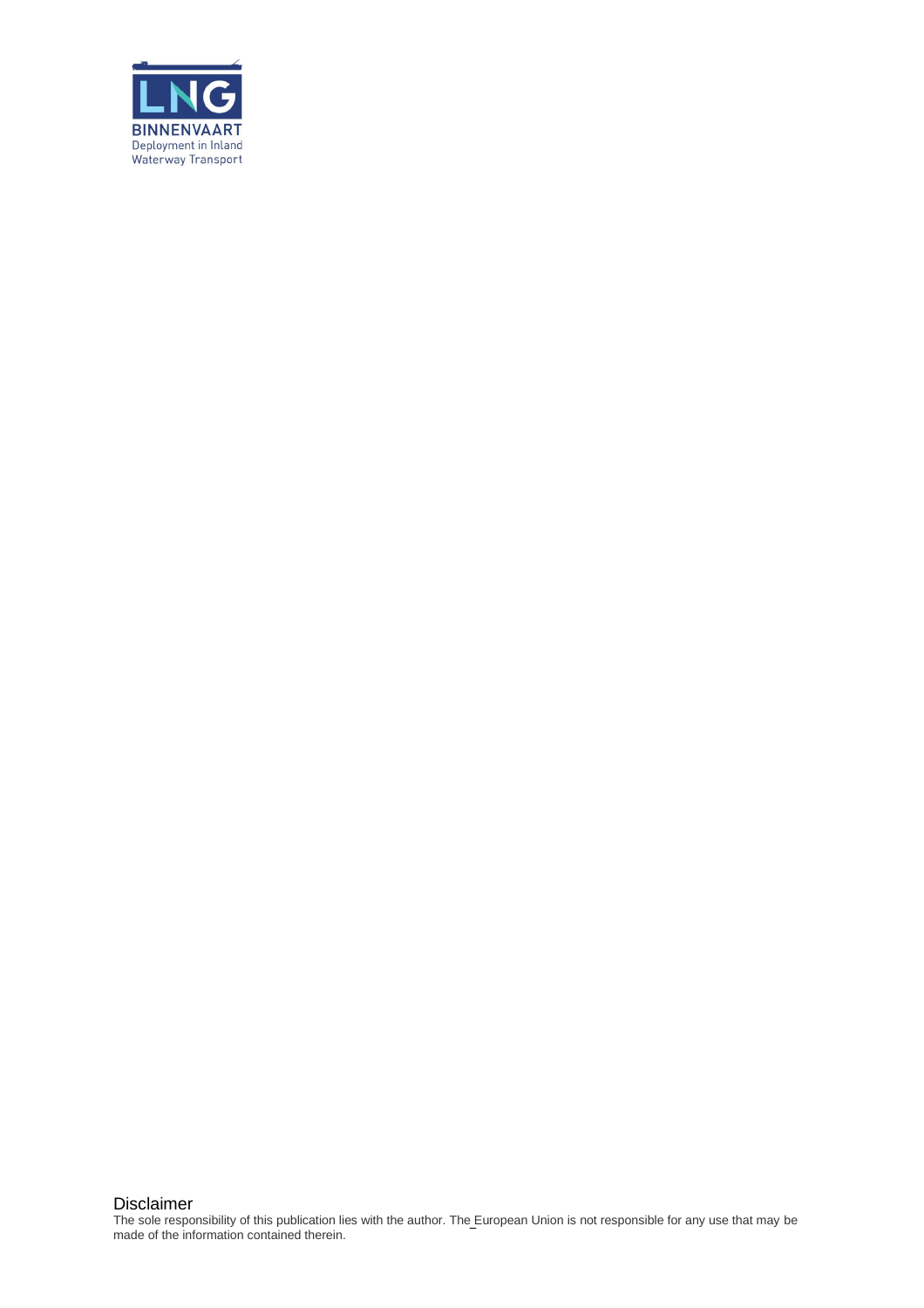

## <span id="page-2-0"></span>**Revision history**

| <b>Revision</b> | Date       | Author           | Organization | <b>Description</b>              |
|-----------------|------------|------------------|--------------|---------------------------------|
| V <sub>1</sub>  | 23-07-2020 | Pieter Kool      | Pitpoint.LNG | Processing draft<br>document    |
| V2              | 06-08-2020 | Salih Karaarslan | <b>EICB</b>  | Restructuring draft<br>document |
| V <sub>3</sub>  | 02-09-2020 | Pieter Kool      | PitPoint.LNG | Final document                  |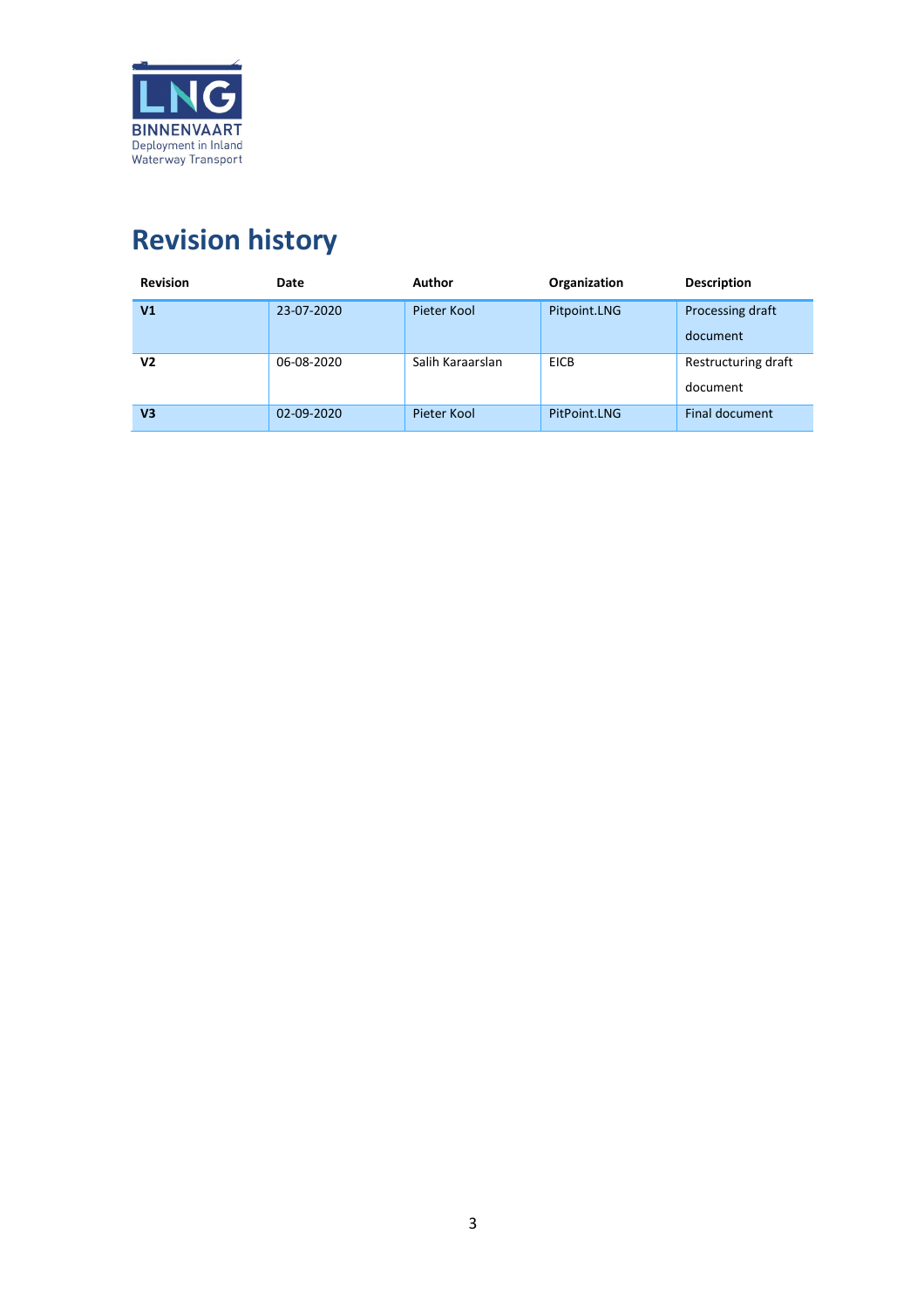

## **Table of Contents**

| 2.1            |  |
|----------------|--|
| 3 <sup>1</sup> |  |
|                |  |
| 4.1            |  |
| 4.2            |  |
| 4.3            |  |
|                |  |
| 6              |  |
| 6.1            |  |
| 6.2            |  |
| 6.3            |  |
|                |  |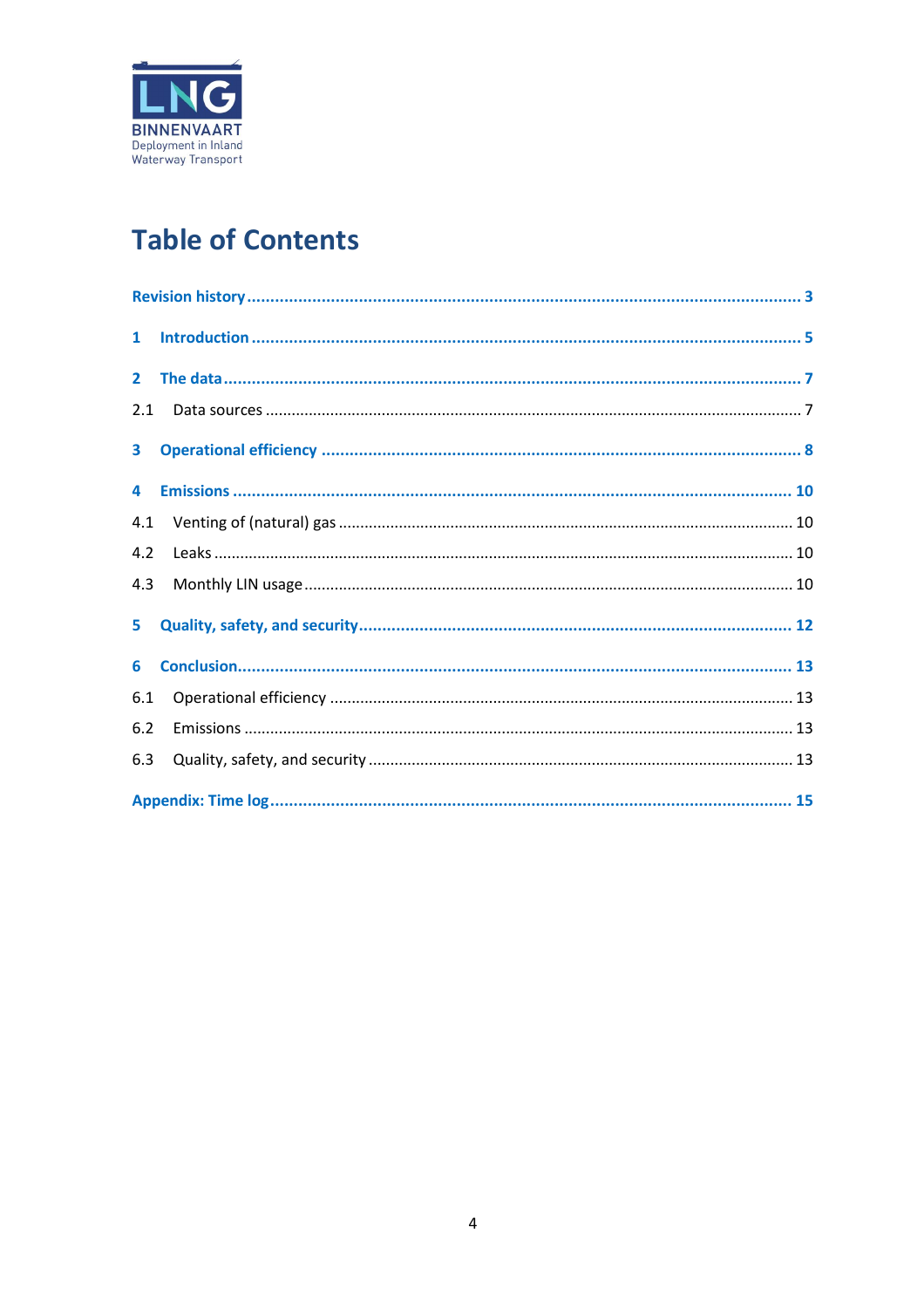

### <span id="page-4-0"></span>**1 Introduction**

This document describes the performance indicators that are monitored during the pilot test of the bunkering station in Cologne. The pilot test is executed according to the pilot test settings as specified in activity 1.5 of the project. The pilot test is run between October 2019 and July 2020.

Analyses are made on the following parameters:

- **Operational efficiency** of the Liquid Natural Gas (LNG) bunker installation and crew.
- **Emissions** during operation of the installation. Both the emission of LNG as well as Liquid Nitrogen (LIN) was monitored during the pilot test.
- **Quality**, **Safety** and **Security** with new LNG technology in place.

The data obtained is used to show:

- The quality of the bunker installation itself.
- The improvement in operational efficiency of the bunkering station during the pilot test period.
- The environmental impact of the bunkering station.

During the test period there have been:

- 38 clients from December 2019 until July 10<sup>th</sup>.
- 503.662 kg of LNG bunker deliveries to ships.

The quantity of LNG bunkered per month varied between 50mT and 100mT (see [Figure 1: Total](#page-5-0)  [bunkering per month in \[kg\]\)](#page-5-0).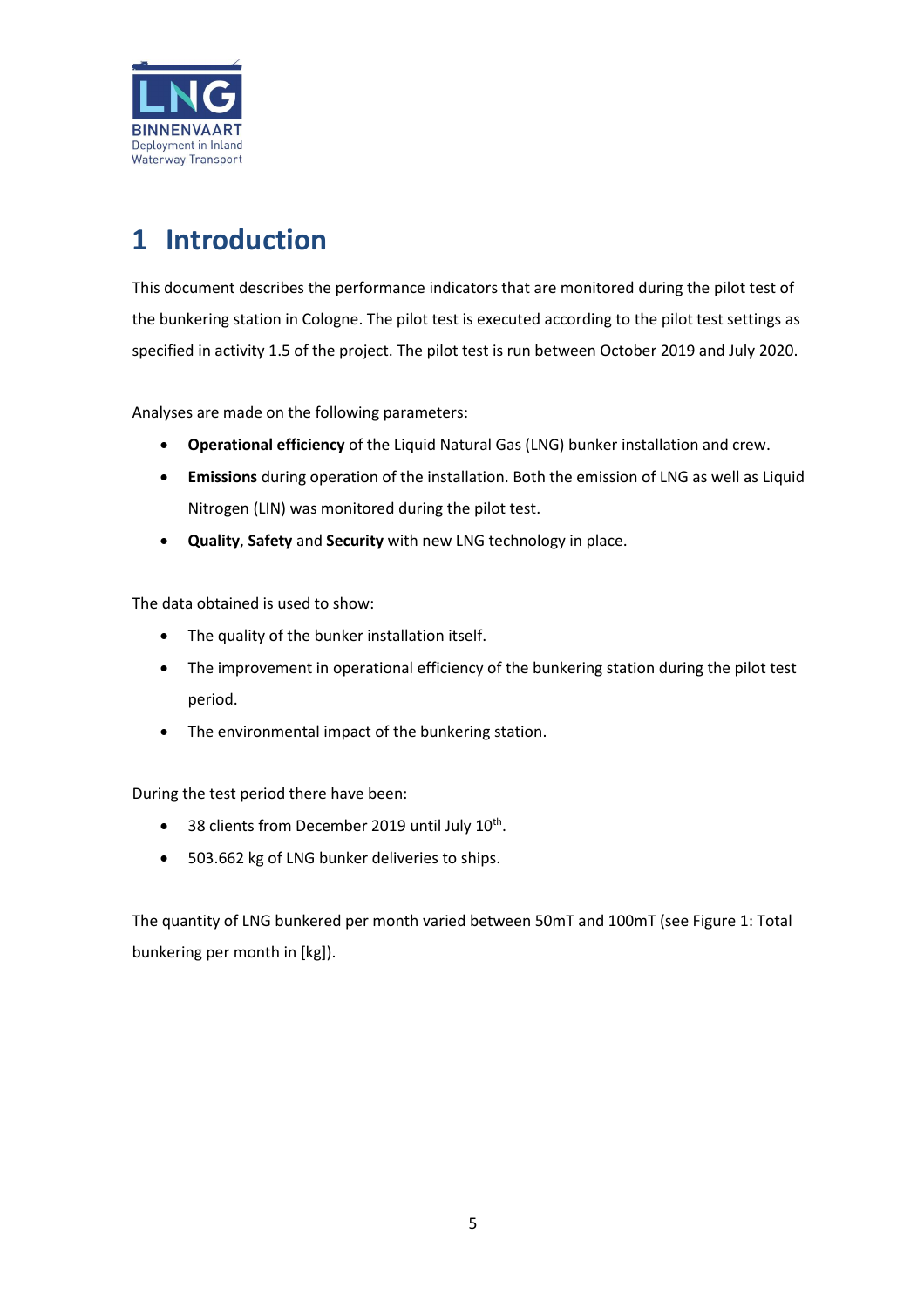



<span id="page-5-0"></span>**Figure 1: Total bunkering per month in [kg]**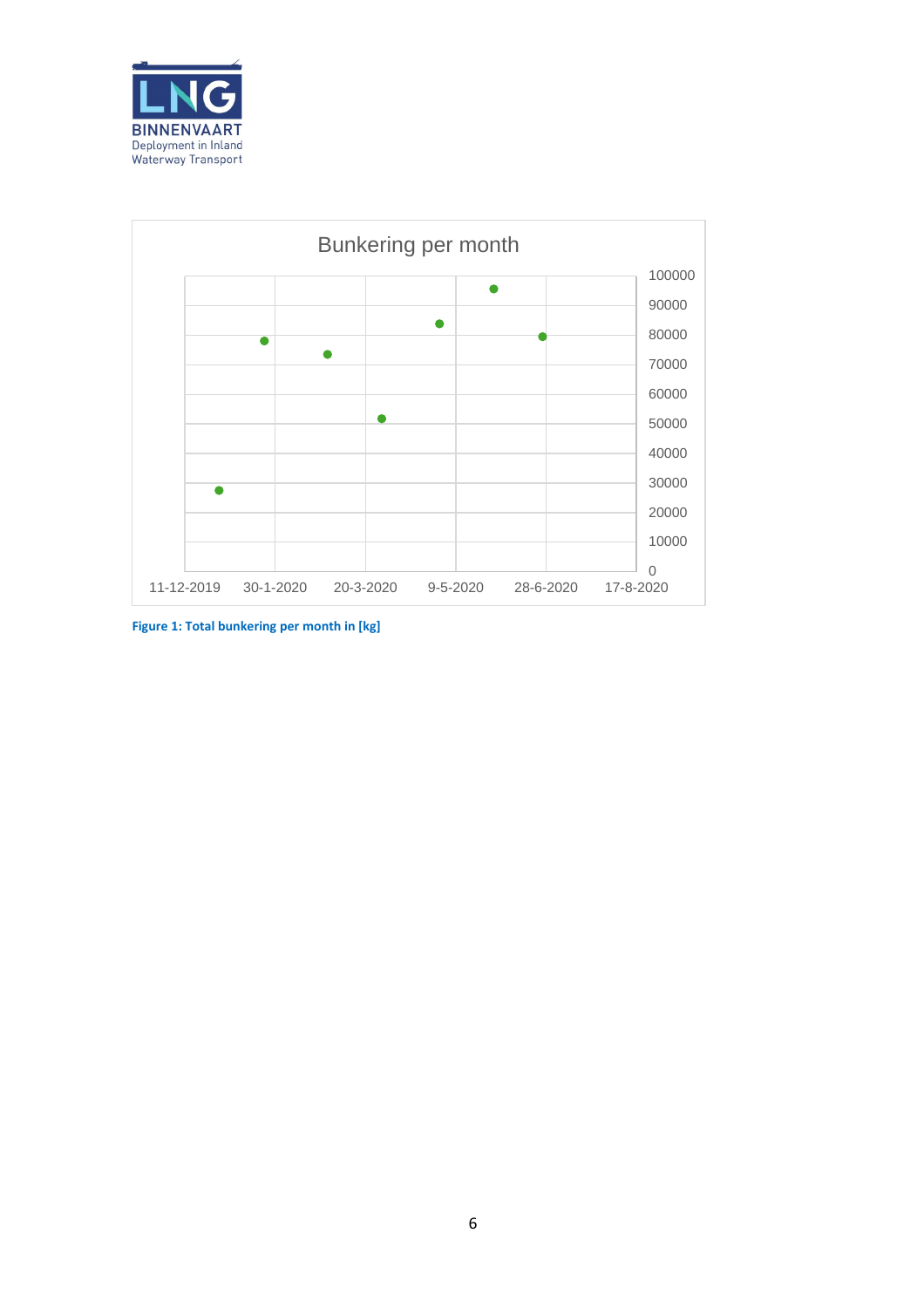

## <span id="page-6-0"></span>**2 The data**

The data was collected after the bunkering installation was commissioned. The commissioning took place in October of 2019. During the commissioning, a dry test and 2 wet tests were performed.

#### <span id="page-6-1"></span>**2.1 Data sources**

The data sources used for this report are:

- Incident reports: number of incidents and type of incidents.
- Bunker safety checklist: The current checklist that will be used will be the IAPH checklist. Monitoring the number of customers and quantity of LNG sold and the timestamps required to monitor the efficiency of the transition.
- Timesheets:
	- o Time at location Crew/Ship: Time noted here is the time agreed upon during the bunker request. Actual arrival time ship can be earlier than specified.
	- o Start bunkering: The start bunkering times are automatically generated by the flow computer. The start time coincides with the start of LNG transfer.
	- o End bunkering: The stop bunkering times are automatically generated by the flow computer. The stop time coincides with the stop of the pump stops.
	- o Leave site: This is the time when the operator leaves the site.
- Manifest: Quantities and times were logged directly from the manifest.
- LIN drops: Every month our supplier sends us a monthly update on LIN delivered on site. These were used as a basis for total LIN consumption.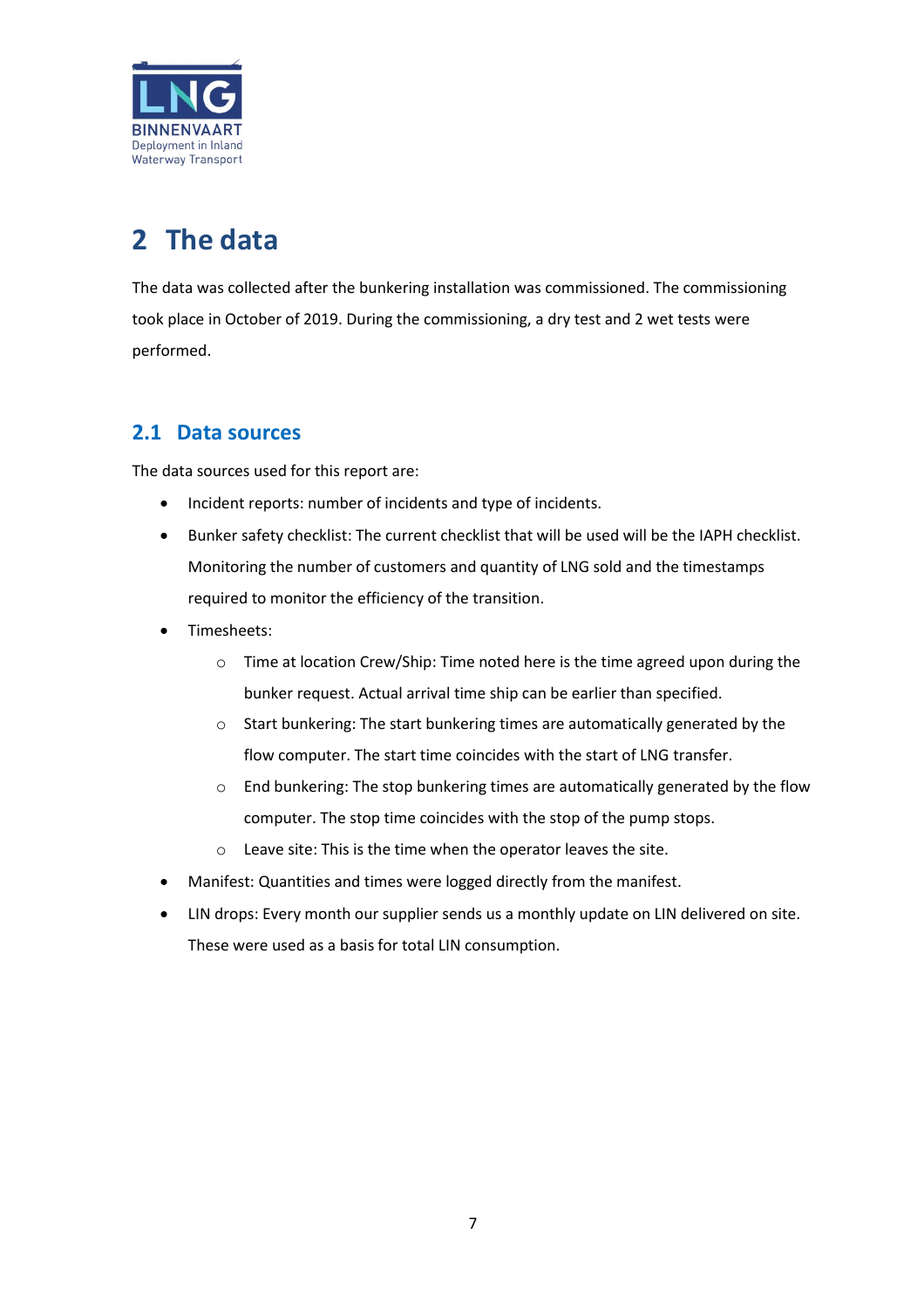

### <span id="page-7-0"></span>**3 Operational efficiency**

It was expected that during the start of the installation there would be a learning curve in managing the operations. This will be reflected in the efficiency in how quick the personnel can run the operations. In **Fout! Verwijzingsbron niet gevonden.** (see Appendix), operators have logged times during the operation. The time spent on site both during bunkering and activities before and after was used as a qualitative measurement for the operational efficiency.

- Total time per service
- Time for cooling system
- Number of customers/month
- Number of LIN drops/month

The efficiency of the installation is a qualitative comparison between bunker activities at the starting phase and later phases in time. The average time of a vessel on site of the bunker station is 3 hours and 56 minutes. The average time spent for the bunkering is 1 hours and 31 minutes.

From the time sheets we were not able to see a clear improvement in time spent on site (see Figure 2: Total time spent on bunkering per customer). It can be observed that initially there were both significantly longer as well as shorter stays. We can see that later there is less variation compared to the earlier bunkering. The lack of impact that can be observed from the timesheets is not what was expected. During the start of commercial bunkering lost time was often experienced due to lack of experience of operator or ship crew. That there was no significant decrease in operational time could be contributed to the following:

• Initially bunker quantities were between 8mT and 13mT. After the first two months we indicated to our client that larger quantities significantly brought down our operational costs. This has led to fewer bunker requests but for more LNG. The larger quantities resulted in longer operational time.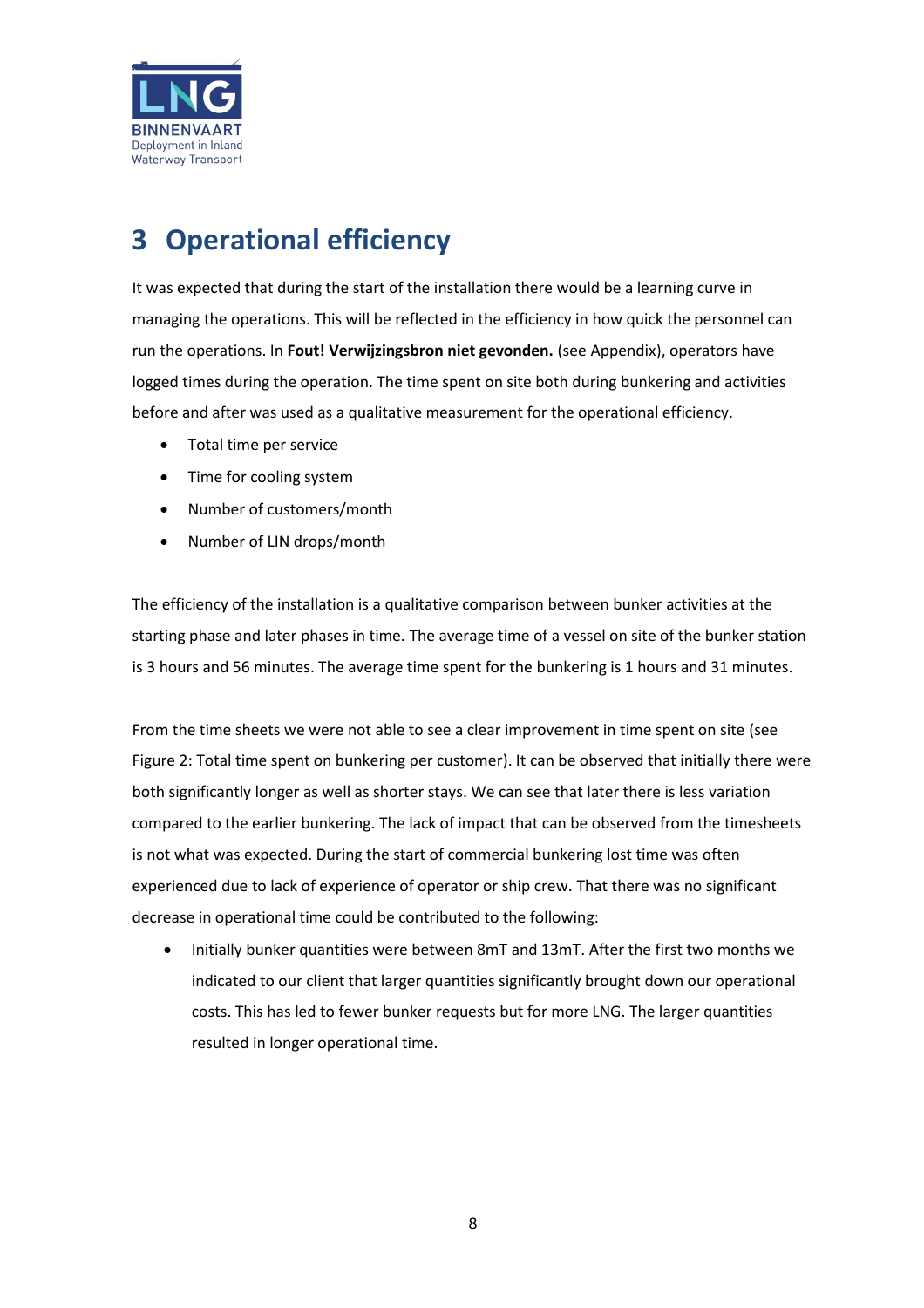



**Figure 2: Total time spent on bunkering per customer.**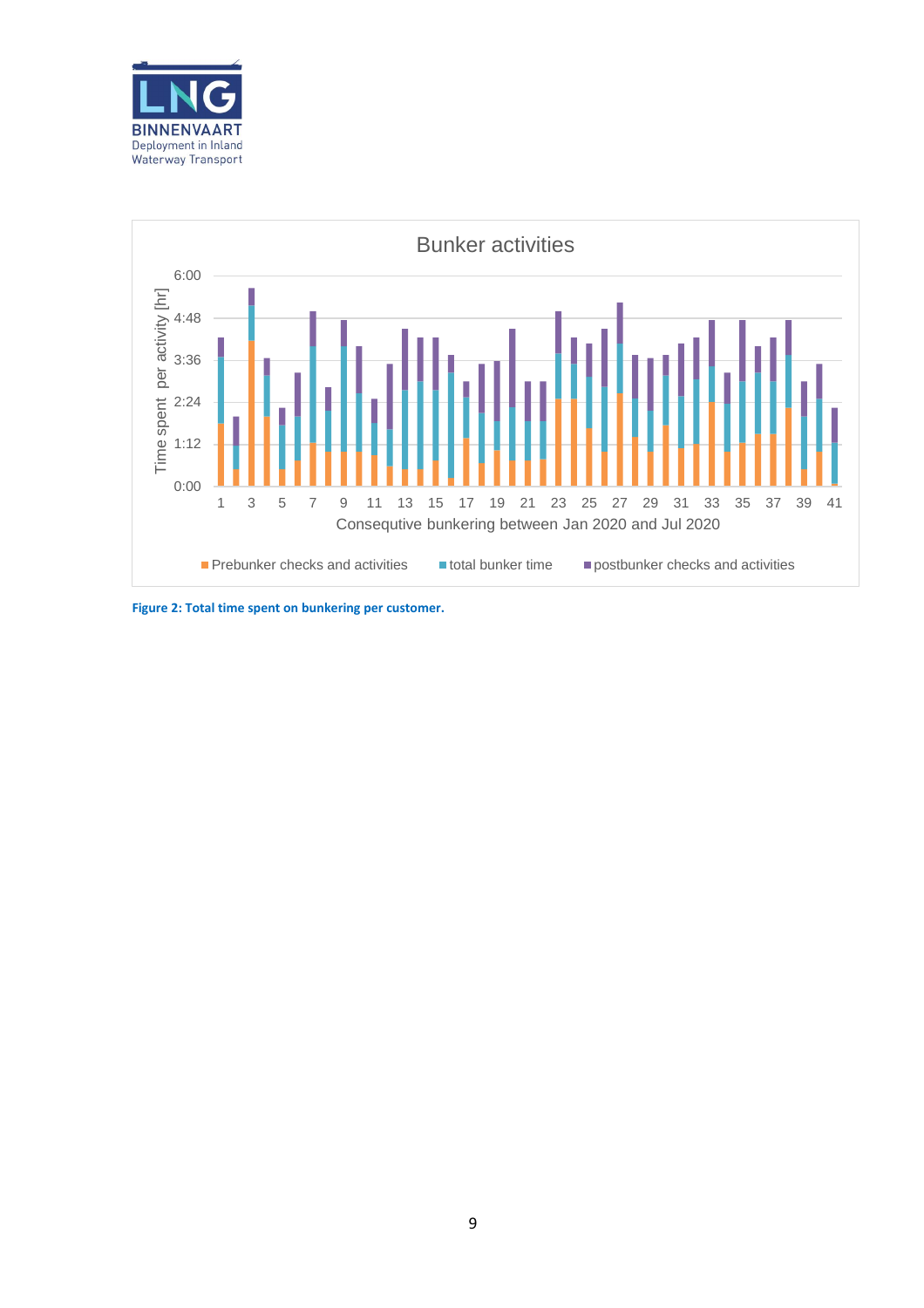

### <span id="page-9-0"></span>**4 Emissions**

The bunker installation has been designed for zero boil off. Means to ensure that no methane gas is vented off to the environment, a LIN cooling spiral is installed in the LNG tank. Liquid nitrogen is used to cool the LNG during normal operation. During the test run it was expected that:

- No venting of Methane gas to be observed
- No methane or LIN leaks to be observed
- LIN usage was kept to reasonable amounts

All these factors were monitored during the pilot period.

#### <span id="page-9-1"></span>**4.1 Venting of (natural) gas**

During the operations, no venting of natural gas took place.

#### <span id="page-9-2"></span>**4.2 Leaks**

All leaks were monitored and reported. The installation is built and maintained to minimize leaks and prevent venting of methane.

#### *Methane leaks*

No methane leaks were observed during the test period.

#### *Nitrogen Leaks*

The PSV valve that was positioned above the economizer of the LIN tank was venting GAN. After exchanging the valve for a new one the issue fixed. Leaking of PSV valves is an issue we are familiar with. The leaking caused nitrogen to leak via the PSV instead of the economizer. No additional nitrogen was vented due to this defect.

#### <span id="page-9-3"></span>**4.3 Monthly LIN usage**

The quantity of LIN used every month illustrates if the installation performs efficiently. LIN usage was monitored from the commissioning that was started in October 2019 until the end of the test period in July 2020. The usage changed dramatically as can be observed i[n Figure 3: Total LIN](#page-10-0)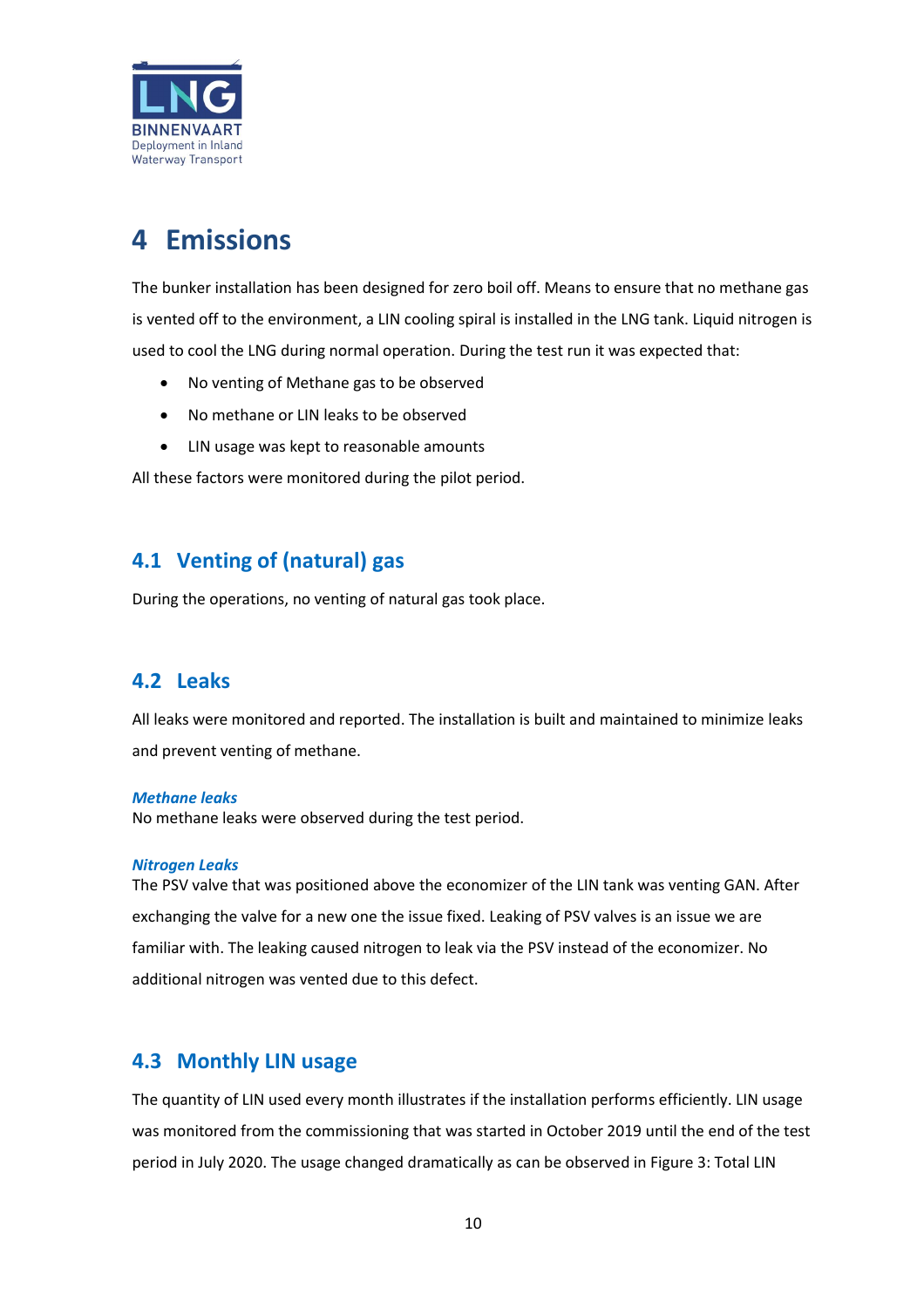

[drops per month in \[kg\]](#page-10-0) during this period. We have therefore defined events that greatly influenced the LIN usage:

- July 3<sup>rd</sup>, 2019 : Commissioning of installation LIN tank was filled with LIN for the first time.
- October 1<sup>st</sup>, 2019: First wet run.
- Mid October 2019: A sharp decrease in LIN usage was observed after the insulation was installed. The change is contributed to both the installation of insulation as a well as a drop in ambient temperature.
- End of December 2019: The start of commercial bunkering. Due to the frequency of cold LNG drops, LIN was no longer required to cool the system. The only LIN consumption that can be observed is due to the boil off in the LIN tank.



<span id="page-10-0"></span>**Figure 3: Total LIN drops per month in [kg]**

The lack of LIN that is required during operations is illustrative of an energy efficient operation. For future bunker stations a smaller LIN tank will be evaluated.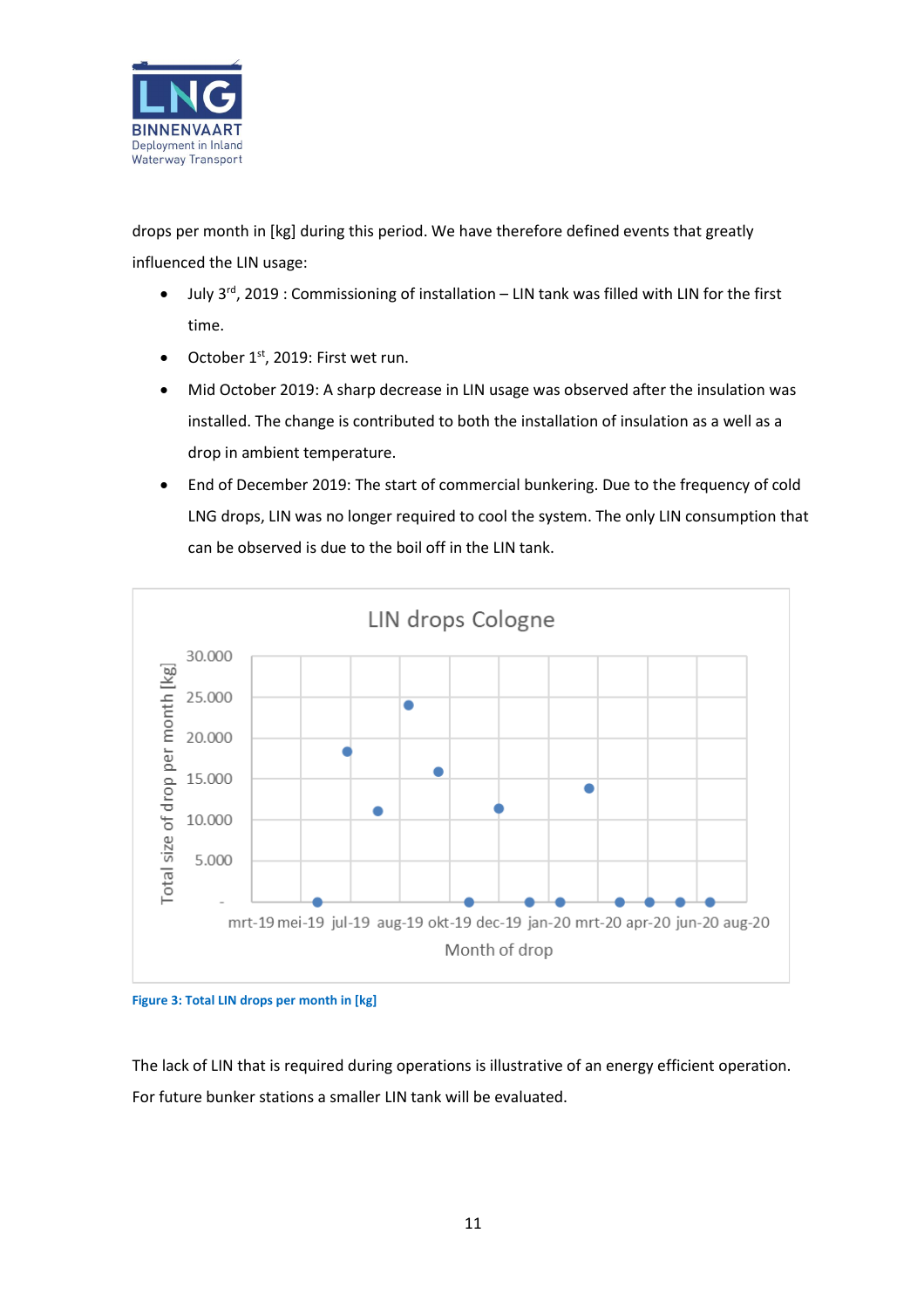

### <span id="page-11-0"></span>**5 Quality, safety, and security**

To determine the quality, safety and security impact of the installation, corrective maintenance incident reports were used. The maintenance report will affect the OPEX, durability, reliability, and quality of service of the bunker installation. The results from the report will give a qualitative indication and not a quantitative of what to expect. The following failures and fixes occurred in 2020:

- A car driver drove into the main gate during drag race in the street. The crash deformed the gate and had to be replaced. Nobody was injured during the incident.
- A PSV on the LIN tank was leaking. The Economizer below the PSV was supposed to decrease the pressure before the PSV was activated. However due to a faulty PSV this did not happen.
- Connectivity issues between flowmeter and flow computer.
- Slow moving loading arm due to leaking seals (internal leakage). The seals were replaced.
- HPU of loading arm contained water due to leaks. The leaks were sealed.

Of the issues mentioned, the connectivity between flowmeter and flow computer is the only one that has led to downtime for the client. The client was able to mitigate the down time by offloading goods before returning.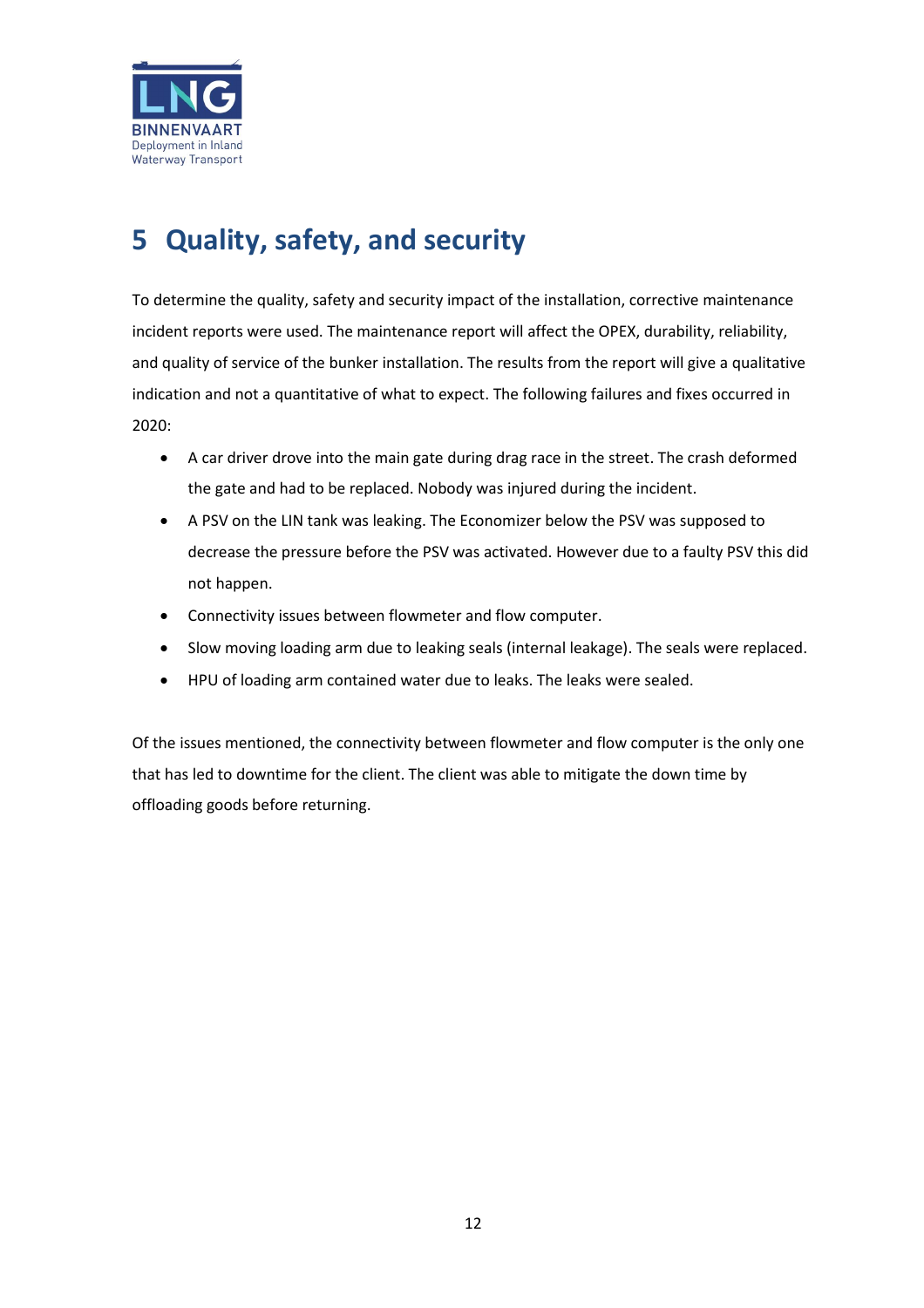

### <span id="page-12-0"></span>**6 Conclusion**

#### <span id="page-12-1"></span>**6.1 Operational efficiency**

Operational efficiency was benchmarked over the test period with aid from a time log sheet. The data from this time log shows that even though the average time per bunkering did not drop significantly, there was less variance in between ships. This shows us a more consistent operation which would coincide with our own experience. We expect that this would furthermore improve if/when we would have a fulltime operator on site. This is however not possible with the number of LNG ship currently sailing along the Rhine.

#### <span id="page-12-2"></span>**6.2 Emissions**

The installation required large amounts of LIN for cooling right after its commissioning. The demand for LIN dropped significantly after insulation was installed on the piping equipment. Furthermore, a steep drop was observed after commercial bunkering had started. The frequency of LNG drops ensures that LIN cooling is no longer essential for standard operations. Important factors that ensure cooling is not required are:

- Drops of LNG are frequent continuous influx of cold LNG keeps the temperature low.
- Quantities required are large Before every bunkering pump and pipes are cooled with LNG. The cooling introduces heat into the LNG tank. As the customers bunker large quantities of LNG the influx of heat is relatively small.
- Influx of heat via the tank is relatively small The double walled insulated LNG tank transmits heat very poorly. LNG can stay cold inside the tank over a long period of time without requiring external cooling.

#### <span id="page-12-3"></span>**6.3 Quality, safety, and security**

QSS was monitored via incident reports and corrective maintenance reports. The results are as follows:

- Zero LTI's reported.
- Zero near miss incidents reported.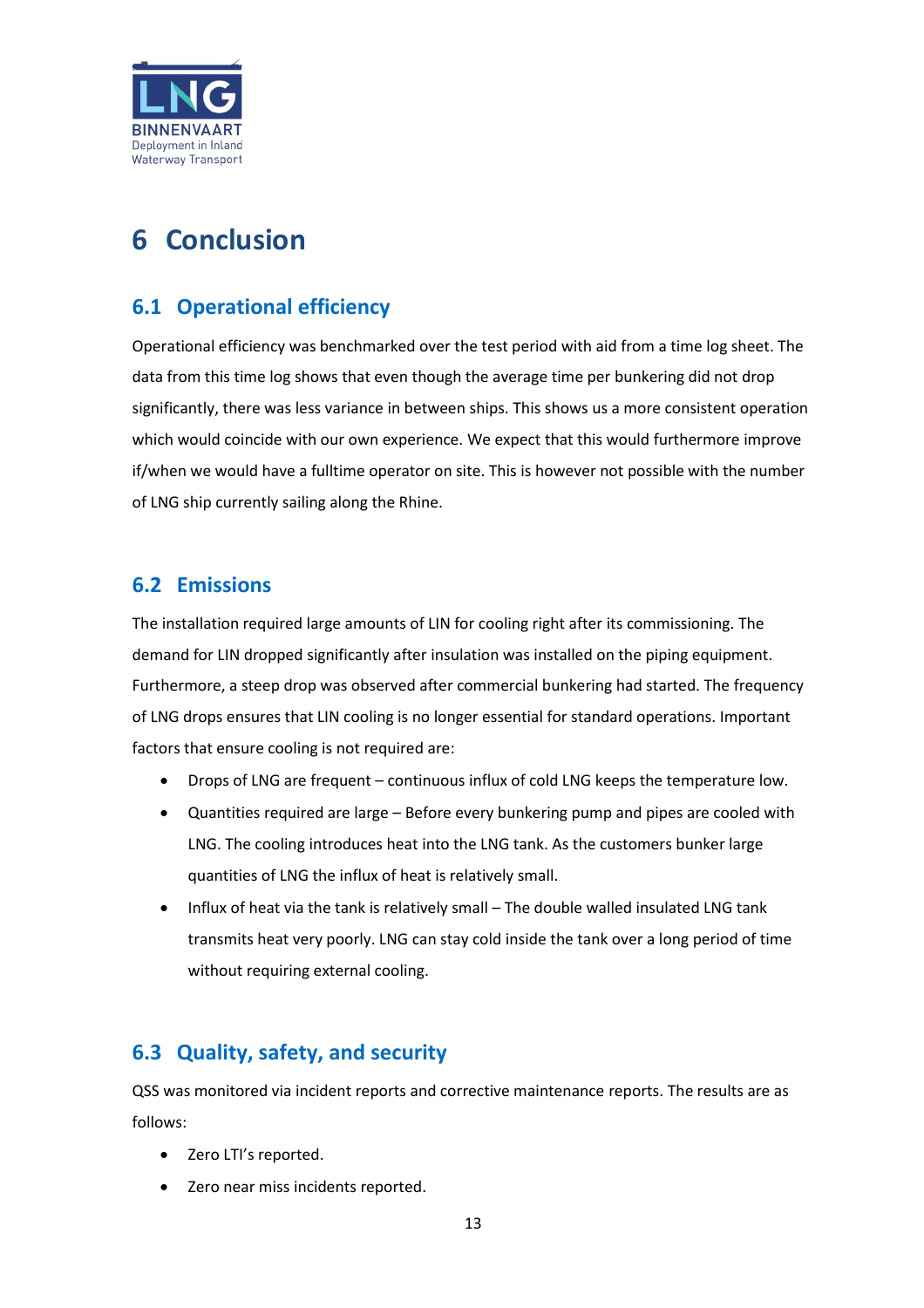

• Downtime was essentially observed during operations, which can be contributed to: Inexperience of operators, inexperience of ship crew and technical downtime due to component failure. The total downtime was not reported however with the current incident reports.